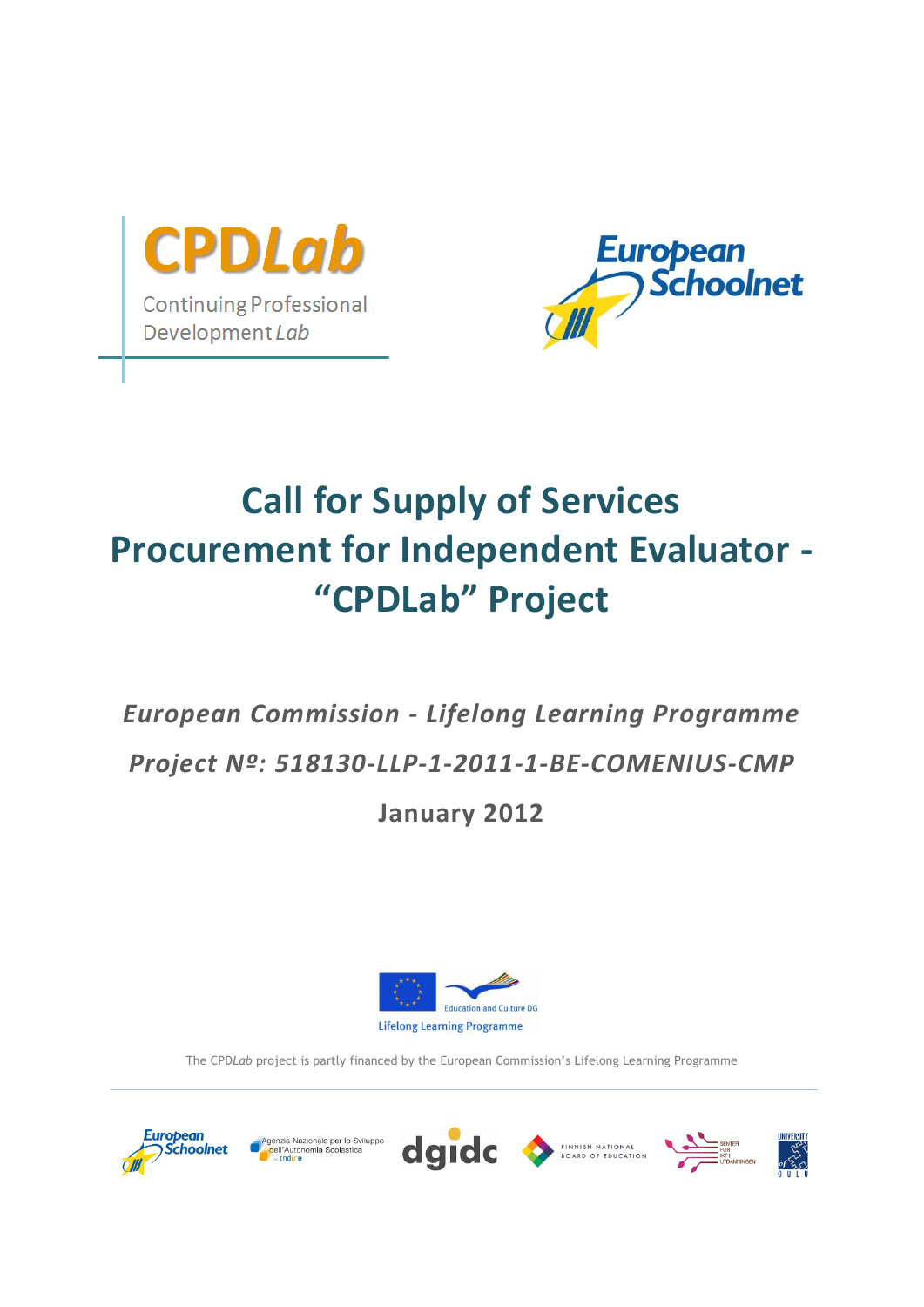

European<br>OSchoolnet

### **EUN Partnership aisbl**

**CPDLab** 

EUN Partnership aisbl (EUN) is a network of 30 Ministries of Education in Europe and beyond. EUN was created more than 10 years ago with the aim to bring about innovation in teaching and learning to its key stakeholders: Ministries of Education, schools, teachers and researchers.

EUN's activities are divided among three areas of work:

- Policy, research and innovation
- Schools services
- Learning resource exchange and interoperability

Its activities are developed by participation in a number of privately and EU funded programmes, as well as by commercial sponsorship. Its participation in EU funded programmes include the Lifelong Learning programme, the Competitiveness and Innovation Programme and FP7, the framework programme for research and technological development. It participates in these programmes as a partner as well as a coordinator.

Further details on EUN may be found on the website: [www.eun.org](http://www.eun.org/)

## **PROJECT OUTLINE**

The CPDLab project is a small, two year project within the Commission's Lifelong Learning Programme. The project started in October 2011. It aims to improve the quality of ICT-related Continuing Professional Development available to teachers, school leaders and other school staff and help schools become effective learning environments by offering a portfolio of training courses directly related to the needs of teachers in the future classroom.

The objective of the CPDLab project is to develop 3 modular courses for in-service training/ continuing professional development of teachers. The main audience for these courses is teachers at Secondary School level. However, the plan is that certain modules could also be adapted and be of interest to Heads of schools, ICT advisers, and policy makers. The three courses are:

- 1. Interactive Whiteboards (IWB): innovative pedagogical use of IWB technology in secondary schools. *To fully exploit new teaching and learning opportunities offered by Interactive Whiteboard technologies.*
- *2.* e-Safety: improved safety policies in secondary schools, addressing issues such as cyber bullying, use of social networks, responsible use of mobile and Internet technologies. *To be fully prepared to develop and implement effective eSafety policies both within the school and within the wider whole school environment (including parents).*
- *3.* iTEC future classroom scenarios: implementation and dissemination of teaching and learning activities for the future classroom. *To understand a range of predictive scenarios for the future classroom and explore how their own school can successfully implement some of these scenarios involving new teaching and learning processes and more advanced pedagogies.*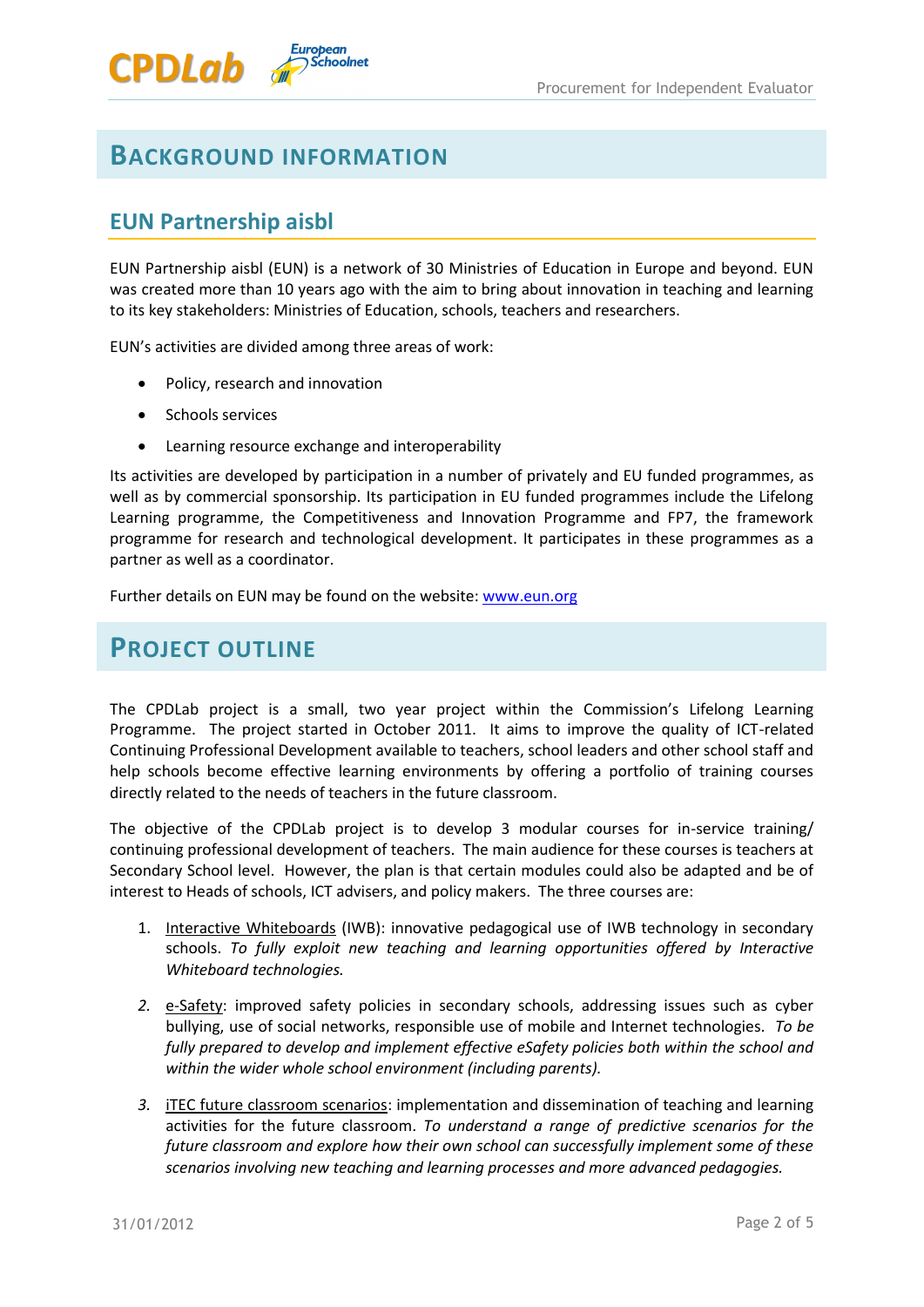

Each course will be developed in a modular style to offer flexibility and best fit with existing national models. They will be disseminated within each partner country, as well as offered more widely across member countries.

The modular style of the Courses will be packaged together to offer a 5 day in-service training course, eligible for funding through European Commission's Comenius in-service training programme for teachers. The courses will be delivered in the Future Classroom Lab, a Brussels-based "living lab" dedicated to showcasing new ways of teaching and learning. Teachers, heads of schools, ICT advisers and other relevant stakeholders from across Europe will be able to apply for funding under their national Comenius programmes.

### **EVALUATION ACTIVITIES AND OUTPUT**

European<br>OSchoolnet

The independent evaluation takes place within the project's Quality Assurance work-stream (work package 4), which is led by project partner DGIDC, Portugal. The independent evaluation forms part of the overall Quality Assurance plan, and sits alongside the Project's Pedagogical Board.

Working within the project's quality assurance plan, the independent evaluation will focus on the extent feedback from the wider group of stakeholders in the Pedagogical Advisory Board have impacted upon and influenced the course development process.

The aim of the Pedagogical Board is to:

- Ensure that the three courses being developed in the project are aligned with requirements from a broader range of MoE and regional education authorities and complement any technical training and other forms of CPD being provided by ICT companies.
- Provide feedback on the Course validation protocol.
- Comment on and add to the recommendations made by teachers at various stages in the course development and validation process, particularly following the course development focus group in April 2012 and the course validation focus group 3 month validation period from March to May 2013.

In addition, the independent evaluator would be looked to act as a 'critical friend' to the CPDLab project team, reviewing and providing informal feedback and recommendation to help inform the three courses produced by CPDLab meet the needs of teachers from across Europe.

As part of the application process, the proposed independent evaluation methodology and process should be outlined, together with the number of different instruments to be deployed help gather feedback.

As regards formal deliverables, the Independent Evaluator will be asked to deliver two reports:

- Report from Independent Evaluation (D4.3, September 2012)
- Report from Independent Evaluation (D4.3, September 2013)

EUN will provide the central administrative and project support for the Independent Evaluator.

For further information on the project itself, please contact Ioanna Leontaraki, Project Support Assistant, EUN, [ioanna.leontaraki@eun.org](mailto:ioanna.leontaraki@eun.org) and request a copy of the CDPLab - description of the project.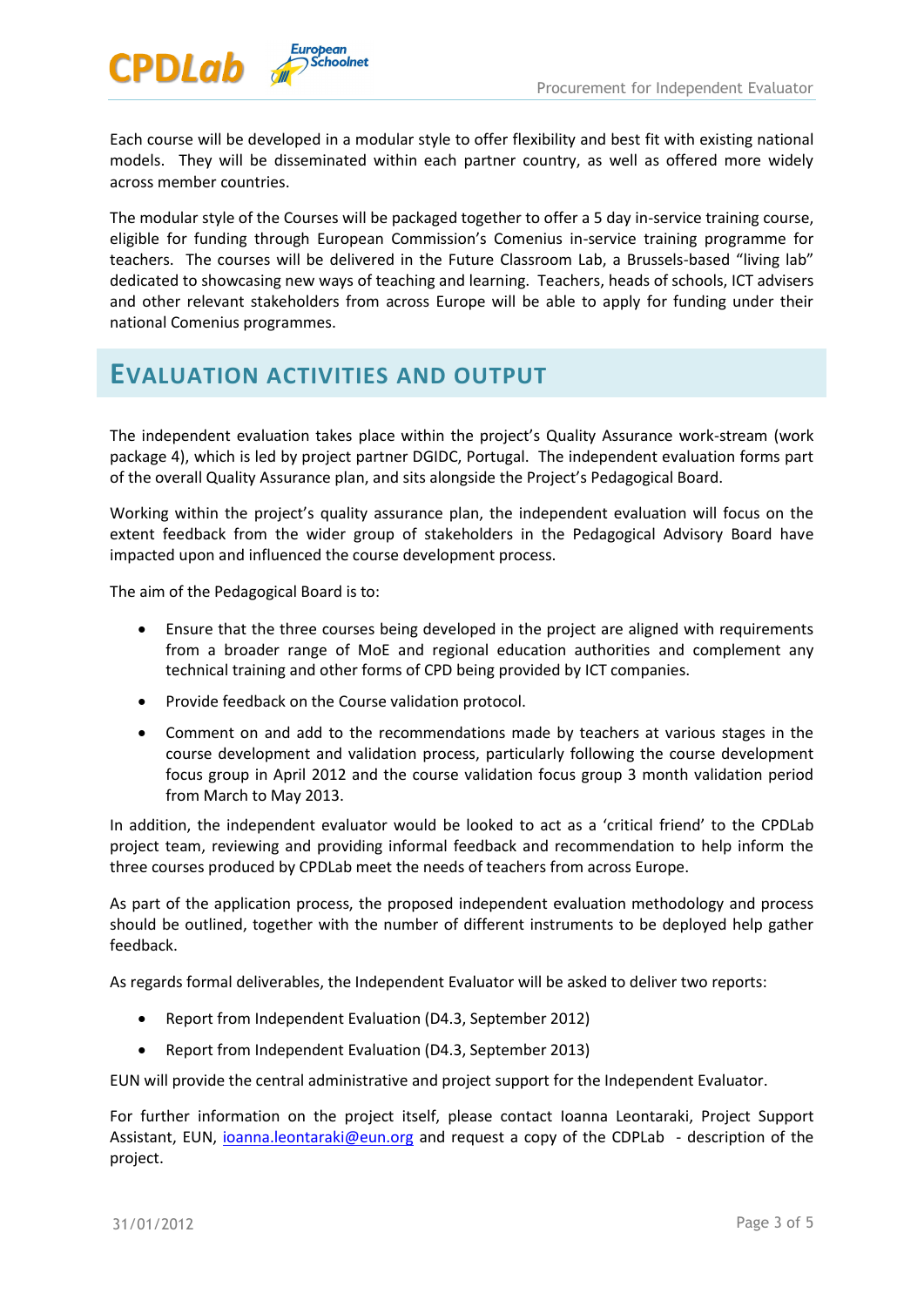



## **CONDITIONS**

#### **Duration**

The independent evaluation will be carried out over the period April 2012 to September 2013.

Most of the evaluation work will be done remotely, with the work spread over the period. In terms of total days, it is expected to be in the region of 10 to 15 days spread over the period of 18 months.

#### **Budget and plan**

The evaluator should provide EUN with a copy of their fixed cost proposal for the successful performance and delivery of the above mentioned activities, as well as a draft implementation plan and timescales. Total professional fees should be separated out from the costs eg: expected travel costs.

## **SELECTION**

The selection process will be based on the following factors:

- The relevant experience and quality of the person/organisation who will perform the services (background, expertise and knowledge of teacher professional development, previous experience in project/programme evaluation);
- The proposed methodology and approach to be employed;
- The cost of the services concerned and the timeliness of the delivery of the reports.
- Proficiency in the English language.

#### **Timescales and deadline for applications**

- Closing date for receipt of questions and comments is: **17:00 CET, 10th February 2012**. All enquiries should be emailed in the first instance to the project support contact provided below.
- The deadline for applications is: **17:00 CET, 24th February 2012**. Applications should be submitted as a word document, providing details of the proposed approach, experience and costs. This document must be no longer than 10 pages in length.
- Following evaluation of the submitted proposals, the decision will be communicated via email to all on 2<sup>nd</sup> March 2012.
- Contracts will be agreed in March with the successful party, ready for the proposed evaluation to commence in April 2012.

Interested applicants are invited to send their applications with the information requested above by e-mail to:

Ioanna Leontaraki, Project Support Assistant, EUN, [ioanna.leontaraki@eun.org](mailto:ioanna.leontaraki@eun.org)